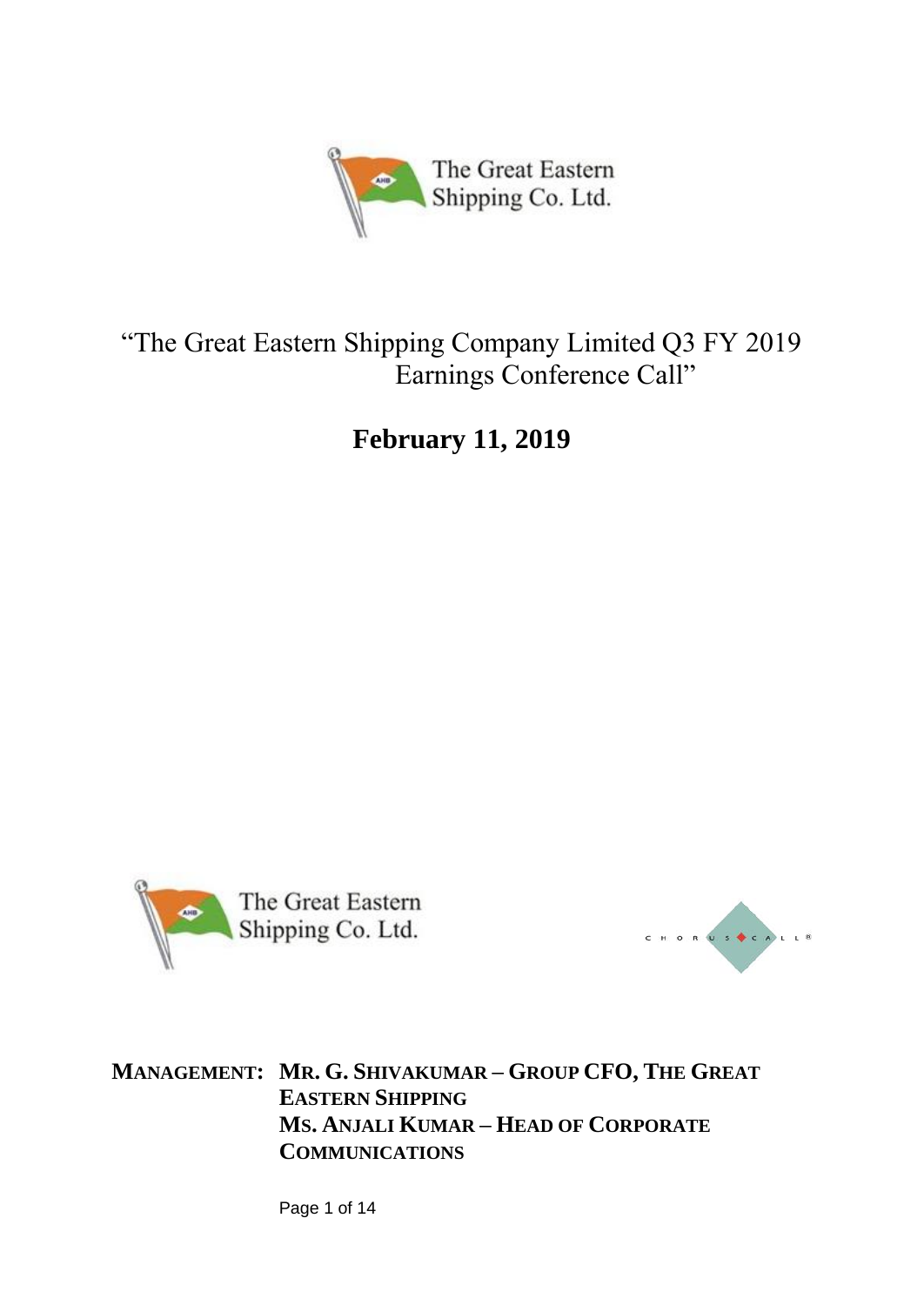

- **Moderator:** Good evening, ladies and gentlemen. Welcome to Great Eastern Shipping Earnings Call on Declaration of its Financial Results for the Quarter ended December 31, 2018. At this moment, all participant lines are in listen-only mode. Later, we will conduct question-and-answer session. At that time if you have a question, please press '\*' and '1' I now hand the conference over to Ms. Anjali Kumar – Head of Corporate Communications at The Great Eastern Shipping Company Limited to start the proceedings. Thank you and over to you.
- **Anjali Kumar**: Good afternoon, everybody and thank you for joining us for the conference call for the Q3 Results. I hope all of you have already received the soft copy of the results. I would now hand over the call to our Group CFO, Mr. G. Shivakumar to take you through the Salient Features and we will later do Question-and-Answer Session. Over to you, sir.
- **G. Shivakumar:** Hi, good afternoon, everyone and welcome to the results conference call for Q3 FY19. I trust you would have been through our results and press release. And as happened in the last quarter, the results have swung by the movement in the exchange rate during the quarter. In the previous quarter, we had a swing due to weakening of the rupee by Rs.4 versus the dollar, that is between June and September. In this quarter part of it was reversed, we saw the rupee strengthening by Rs 2.77 to the dollar and that obviously had a beneficial impact on the P&L account. For the nine months, of course, we still have a negative impact because we started in March at about 65 and December end we were at 69.77.

Looking at what happened to the business, first, asset prices. During the quarter, the bulker asset prices were flatTanker values moved up almost 5% as a result of basically the strong markets that we saw in Q4 of calendar 2018. As a result of it, our standalone net asset value moved up by about Rs.15 per share to about Rs.369 and including offshore where asset values have remained unchanged, the consolidated NAV range has moved up to 420-445.

Coming to how the markets have performed, after performing very badly in the period from April to September, both crude and product markets delivered a positive surprise in the October-December quarter. We touched upon this when we had a conference call in November. The major factor in this crude tanker performance seems to have been the increase of 2 million barrels per day in Chinese imports year-on-year which led to a reported stock build of about 1.5 million barrels per day in Q4 of 2018. Providing this of course, US crude oil exports continue to grow at about 900 kbd for the quarter and Middle Eastern crude exports were up as well. For the year the crude Tanker fleet grew by about 0.5% while trade grew by about 1%. The current spot rate for crude tankers across the board, whether it is Aframax, , Suezmax or VLCC, are down to the teens, so (+/-15,000).

While product demand continued to be quite poor with zero to marginal negative trade growth, some switching of ships to the crude trade following the strength in the crude Tanker market gave us a small spike in earnings in the latter part of the quarter. The fleet for the year grew by about 2.25% and trade was marginally negative. The order book for product Tankers continues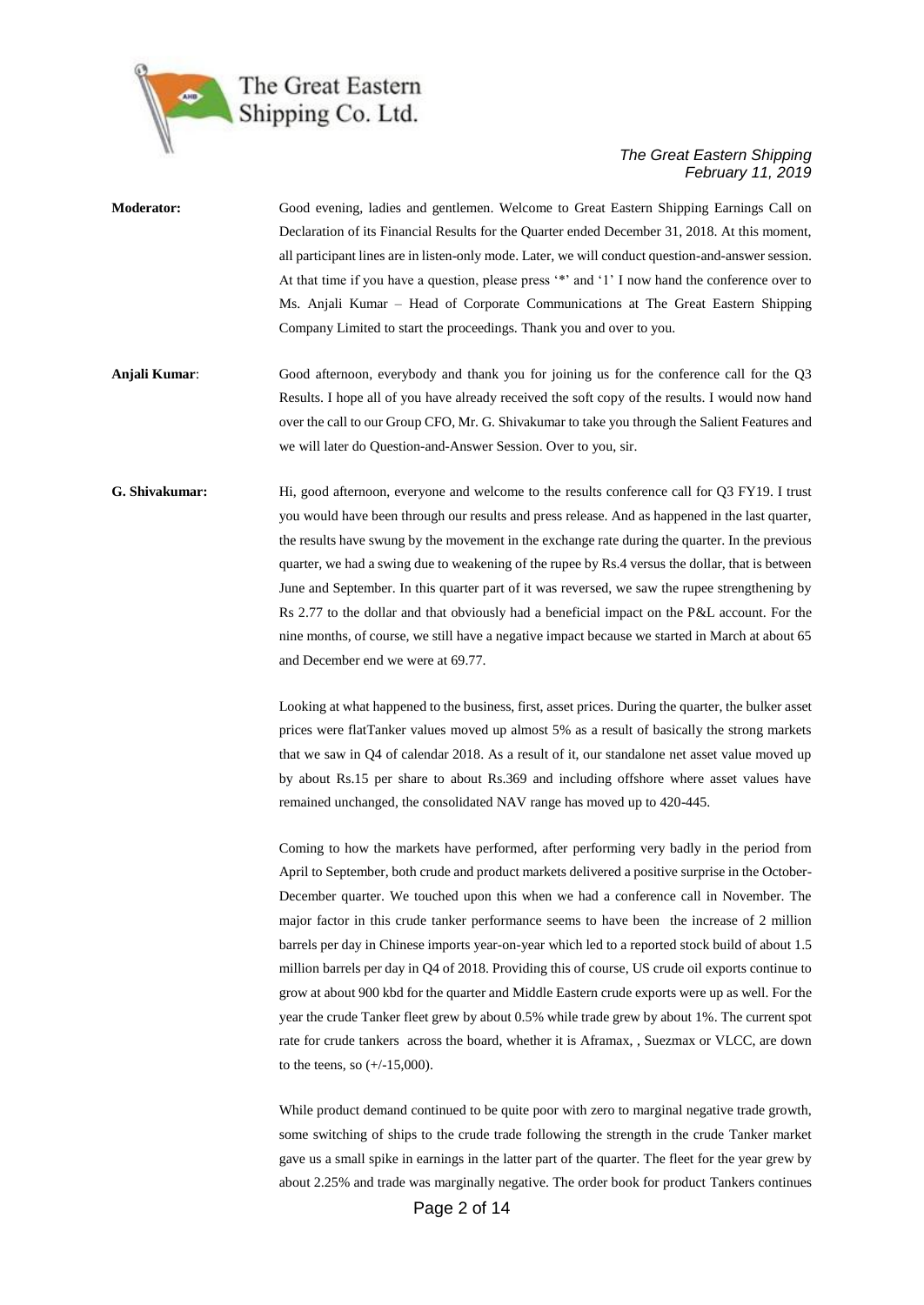

to be low at about 8%. Current spot rates are back to the low teens now, a little above \$10,000 a day for MR Tankers. US LPG exports were positive and this was a contributory factor to market recovering somewhat from the middle of 2018 to the end of 2018; however, current spot rates are down again to the lows that we saw in April 2018 at around \$5,000-6,000 a day for VLGC. Last year, the trade growth was marginal for LPG. While the VLGC fleet grew by about 2% during the year. The order book for VLGCs stands at about 15%.

Coming to Dry Bulk, China disappointed somewhat during the year; the Dry Bulk trading to China grew by only about 13 MMT in the year. Iron ore trade saw small negative and the last quarter was very negative for coal specially the last month as there was a sudden clampdown on coal imports in China and imports dropped from over 20 mt in the month of November to only about 10 mt in December. This led to a significant fall in spot rates.

The fleet grew by about 3% in 2018 while trade is reported to have grown by about 2%. The order book stands at about 11%. And recently spot rates have dropped off significantly, thanks mainly to the Vale dam disaster which you may have read about, and the disappointing grain trade. So rates across the board are below \$10,000 a day for Capesize, Kamsarmax, they are probably somewhere around the \$5,000 to \$7,000 range.

The net result of most of the above is that we have had the strongest quarter for TCY's since probably end of FY17 or early FY18 across all sectors and you would have seen that in our press release as well.

The offshore market continues to be a challenge. The news on the offshore vessels is that we have obtained long-term contracts of five years for four of our vessels in the Indian market. These rates are significantly higher than the last rate that we fixed. Those rates were actually for only 9-10 months period, not strictly comparable but there has been some improvement in the rates for vessels.

We have also obtained a three year contract for our rig Greatdrill Chitra which is coming off contract next month. The rates have been quite disappointing; they have not moved up since the last pricing which was done in end of 2017. Currently, Greatship has three assets without contracts. One PSV, one 80-ton anchor handler and one MPSSV.

With regard to sale and purchase activity, we have sold one VLGC, the 'Jag Vishnu'. This is our oldest VLGC, it was built in 1994. We expect the vessel to be delivered to the buyer sometime in the first half of FY20. In shipping, we continue to have a large spot exposure. We expect there will be significant turmoil in the market as we get towards the IMO 2020 rule taking effect from 1<sup>st</sup> Jan 2020 and everybody prepares for the fuel changeover and we are keeping significant part of our fleet spot.

With that, I conclude my briefing. I am happy to take questions along with the team here.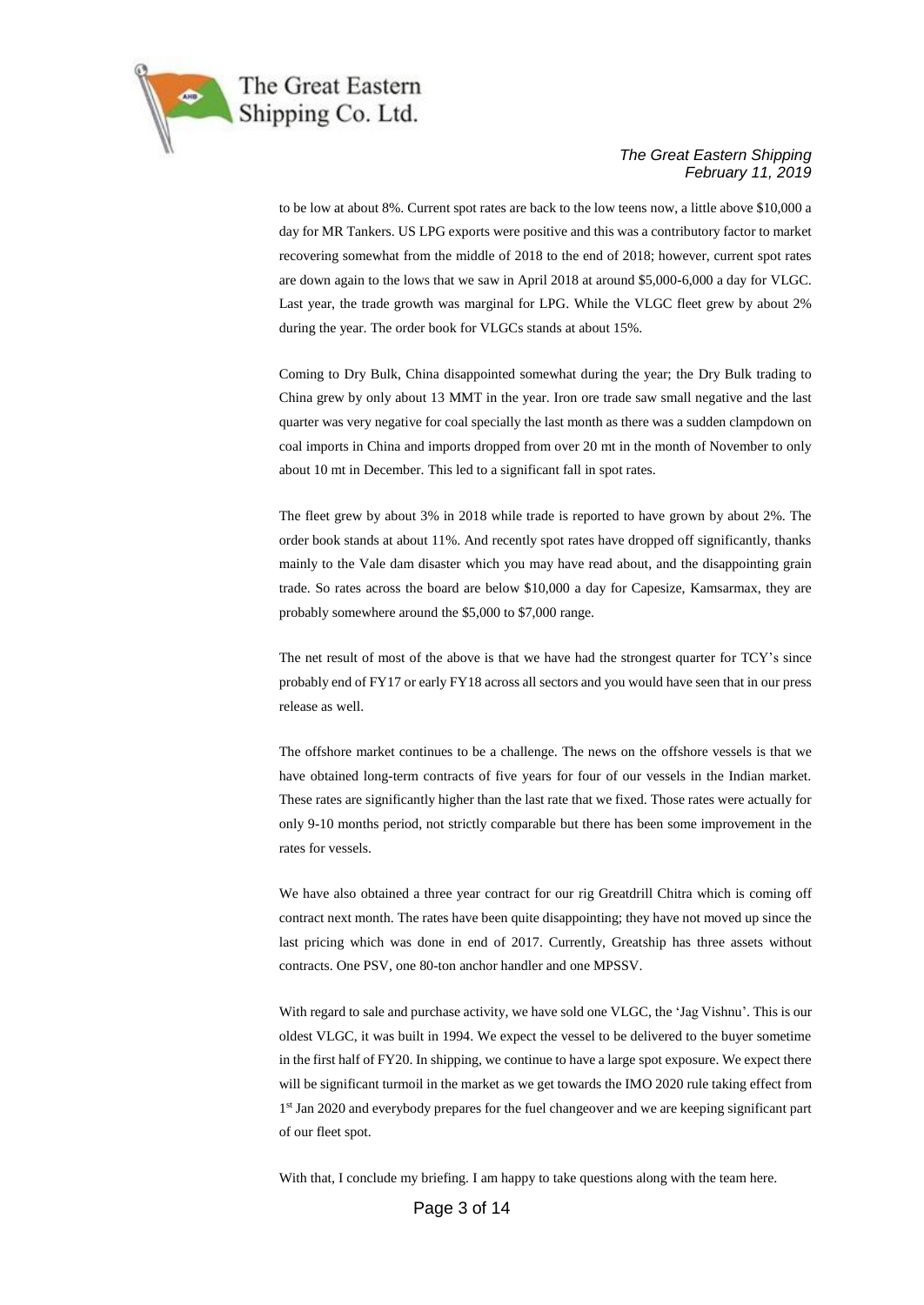

- **Moderator:** Thank you very much, sir. Ladies and gentlemen, we will now begin the question-and-answer session. The first question is from the line of Vaibhav Badjatia from HNI Investments. Please go ahead. **Vaibhav Badjatia**: Just wanted to understand management's thought process regarding buyback. I notice that last time we did buyback sometime in 2013. Just wanted to understand that while we are deciding to go for buyback or not to go for buyback, what kind of valuation benchmark do we look at  $-$  do we decide based on NAV, do we decide based on some other factors? **G. Shivakumar:** Buyback is something that the board considers from time-to-time when they see the opportunity to create value by doing a buyback. It is one of the capital allocation tools which is available to us. So again we have a finite amount of money based on our risk appetite, that we can invest. Now, whether we invest in ships or we invest in our shares, depends on where we see relative value. Last time we did it, it was based on the discount we were getting to net asset value, and at that time our stock was trading at 45% discount to net asset value when we did that. We do not have a number in mind. But that is the decision which is taken, that is something that will be seen if and when an opportunity comes up and what other opportunities are there, whether ships are available to buy cheap, etc., what kind of ships are available and what our balance sheet is like. But typically the important factor is what is the net asset value. **Vaibhav Badjatia**: Just to continue on this, last time when we did buyback it was around 280 per share and though we have done well relative to the competition and I think we will continue to do well and kudos to management for all these great efforts. But in terms of book value per share or in terms of NAV from that point to this point, I do not see substantial returns and rated on that buyback money deployed. Just wanted to understand where did we go wrong last time or do you think
- **G. Shivakumar:** It is a good question you are asking it is something that we asked ourselves as well because we bought the stock really cheap at that time at 40% discount to net asset value. What happened is that the NAV itself collapsed because of what happened to offshore markets. The shipping markets were at a low point in the cycle in 2013 but the offshore markets were not. So rigs at that time used to be valued at \$200 million which came down later and currently trades at \$100 million or lower and that is where the NAV itself collapsed, and that is where the question comes up when you are thinking of doing a buyback do you want to buy a portfolio of assets which includes Bulk carriers, Gas carrier, Product tankers, Crude tankers, Rigs and supply vessels or do you want one focused investment which maybe at a very cheap point. That is the difference between a buyback and buying a ship. One is buying a portfolio of assets, the other is buying one very specific asset and taking a call on that market. So that is the reason why that investment has not done very well…of course, there has been some dividend, etc., but you are right, it has not done great. For instance, if we had bought a Crude tanker at that time, we would have made 10% plus IRR on that investment.

that we went wrong at that point when we decided to go for buyback?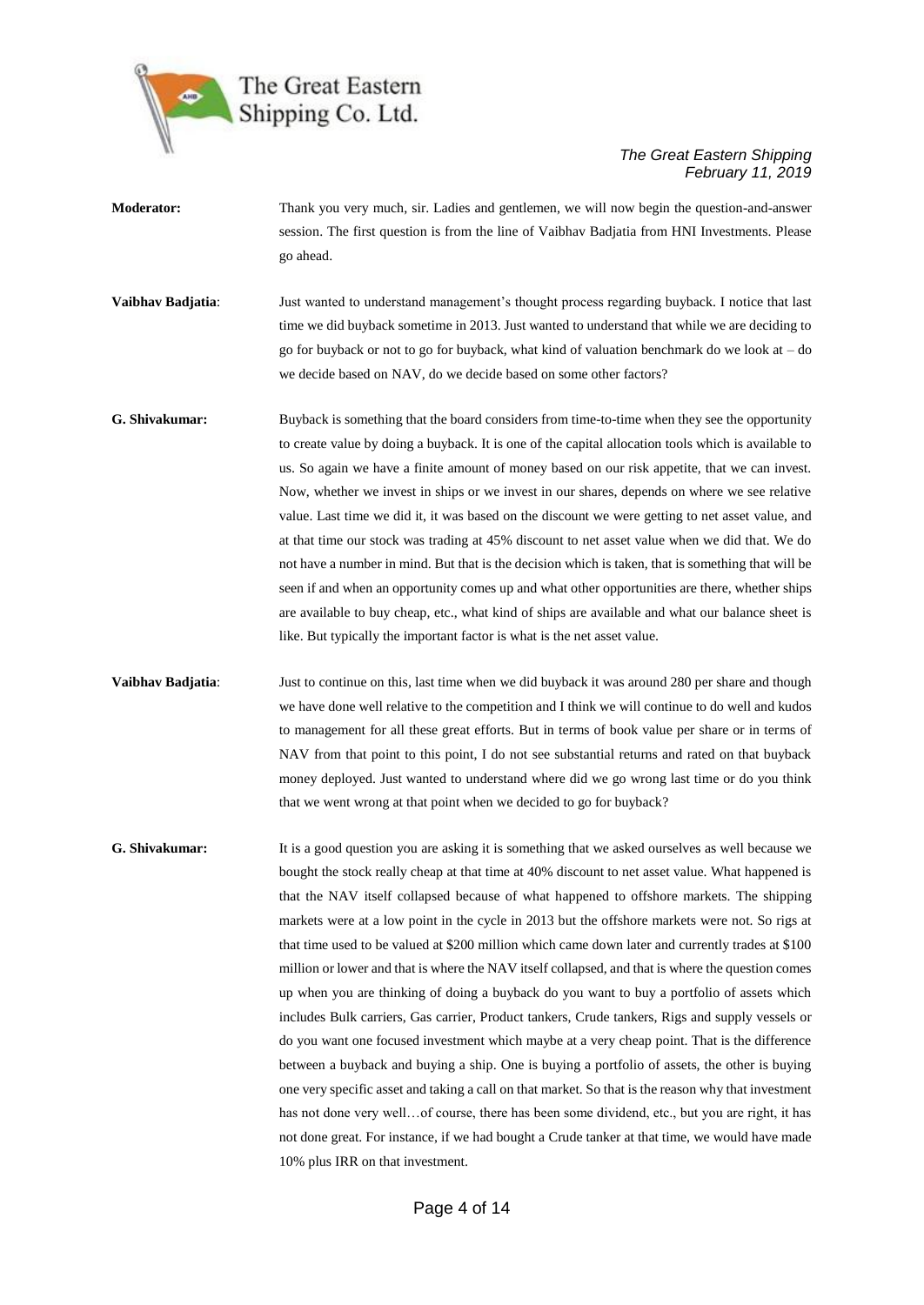

- **Vaibhav Badjatia**: Basically, what you are saying is it is primarily because of the decline in offshore asset that we have not been able to …?
- **G. Shivakumar:** Yes, that is absolutely correct.
- **Moderator:** Thank you. The next question is from the line of Bhavin Gandhi from B&K Securities. Please go ahead.

**Bhavin Gandhi:** Firstly, on the Vale thing, how do you think this will play out, this is slightly structural in nature or you think it can get sorted out in six months' timeframe?

- **G. Shivakumar:** The problem is with the tragedy of this magnitude is that it will go beyond the normal commercial things and the courts are in it and there is a lot of uncertainty about the direction now. When it first happened, they said we are going to shutdown 40 mt of production but that we will compensate a large part of it from our other mines. Now there is another dam which has been ordered to shut down by the court and that is around 20-30 mt. So we do not know how it is going to play out. One thing we know is that it is not good news. If anything, it is bad news because even if that cargo is sort of compensated it is going to be much lower in terms of tonnemiles.. So, it is a significant negative for the market. And that is priced in now, you can see it in time charter rates, you can see it in the spot market of course where capes are \$8,000/day.
- **Bhavin Gandhi:** Secondly, just wanted to understand the tax element. It seems to be very-very volatile. So if I look at a consolidated number, that has gone up to again 43, 44 crores or it used to be 10 crores run rate in the first half. So how should one look at this?
- **G. Shivakumar:** Lot of this is MAT and this will keep swinging because we have one transaction to be completed which is the purchase of the rigs, we have to close out that purchase of the rigs from our Singapore subsidiary and there will be a significant tax swing on account of that because there will be some gains on our investment in that subsidiary just on account of exchange rate. So it will swing a bit but that is only a factor this year. Also because the drilling business is still producing profits and that is the only thing which is really taxed, and a swing in the last quarter is also because there was a drilling loan revaluation which was a loss hitherto which now got reversed partially when the rupee strengthened.

**Bhavin Gandhi:** Sir, if you can just take us through the spot exposure in the three segments that you have now?

**G. Shivakumar:** In Gas Carriers, we are fixed in a big way, so we have one which is to be sold and which will be delivered immediately on completion of a current time charter, we have two which are on time charter to the very end of this year or early next year, we have one which is on time charter for at least four to five months more and we have one which is on time charter for three months more, that is five of them and there is one which is currently spot. We have locked in a large part of our gas carrier fleet which is comforting because the rates are so terrible now.

Page 5 of 14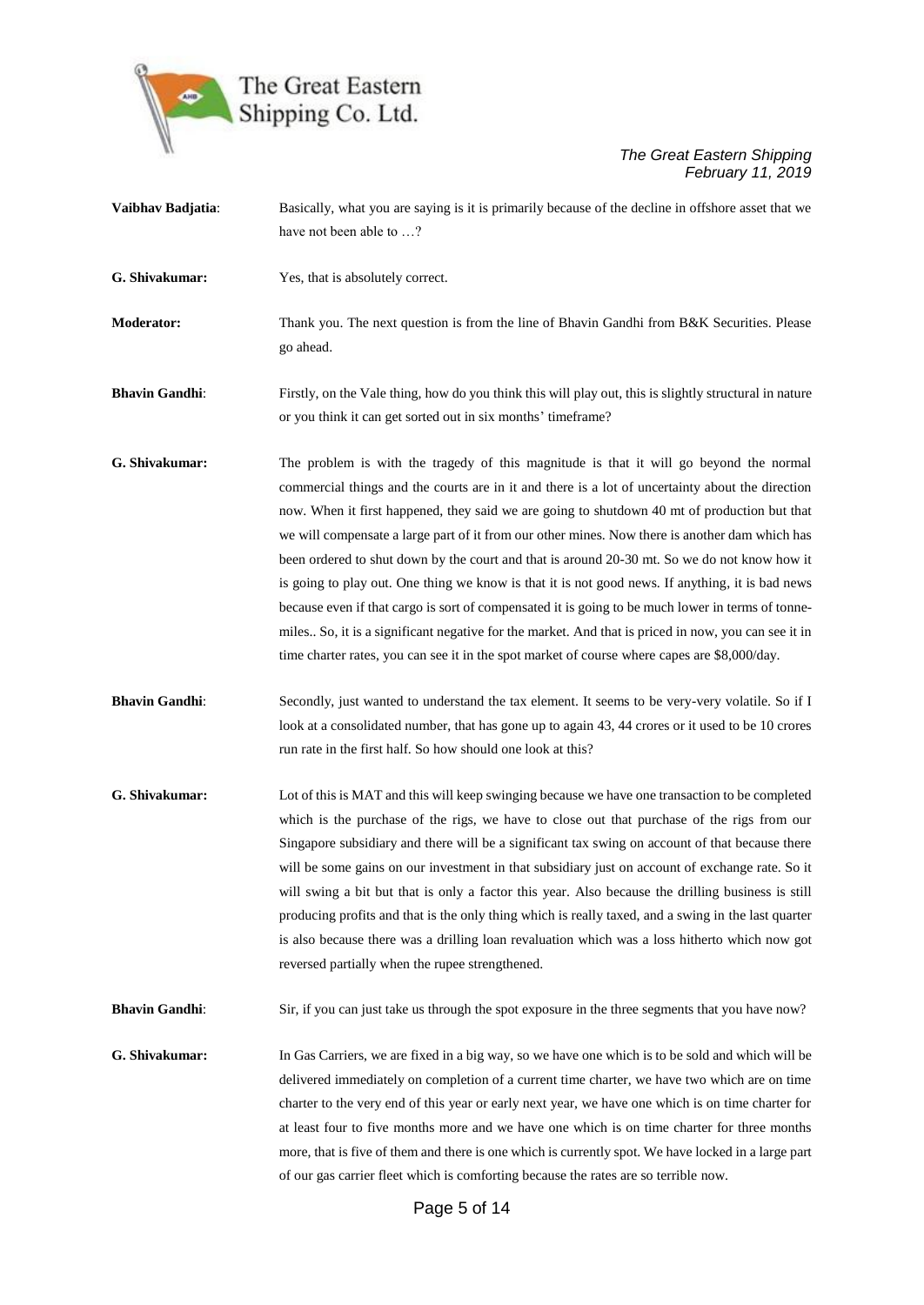

**Bhavin Gandhi:** On crude and product? **G. Shivakumar:** In crude, we have one contract which ties up 2 ships effectively all the way up to April, so that is two out of our 12 crude Tankers, the remaining 10 operate in the spot market, then in the product Tankers we have four of our ships on time charter, again they do three to six months time charter as well, I would say across the board 80% on spot, for the next one year forward I would say 85-90% spot exposure because a lot of the charters are just rolling off as they are short-term charters. **Moderator:** Thank you. The next question is from the line of Khushboo Dadia from Capgrow Capital Advisors. Please go ahead. **Khushboo Dadia**: I just wanted your outlook on the trade rates and asset prices on segment of crude oil and dry

Bulk in coming 12 to 18-months?

**G. Shivakumar:** So, let us look at what we are expecting for the markets in these sectors. In both of them there is one common factor which is the new IMO 2020 rule which is coming in from 1<sup>st</sup> Jan 2020 on sulphur emissions. We think that there will be a significant disruption to the trade itself towards the end of this year as everybody starts cleaning their tanks to prepare for the new sulphur norms and for the new fuel. So that is something which we expect to happen by the end of this year. And as we go into 2020, one thing which broadly will tend to happen is that if you get more expensive fuel, ships will tend to go little slower, and that was common to both of these things. Now, looking at Crude tankers, we think that the next couple of months are likely to be weak because we have a lot of deliveries coming in this year. This is the highest number of VLCC deliveries ever in terms of number of ships and therefore it is quite heavy in supply; however, towards the end of the year as the new fuel norms kick in, we think that the Tanker trade itself could potentially pick up and trade patterns could get adjusted in a significant way. Also, we expect that a lot of the ships which are going to fit scrubbers will go into the ship yards and not be available for trading which will constrain the supply of those ships artificially. Therefore, the market is expected to tighten by the end of this year and that tightness should continue and strengthen through 2020. So that is for the Crude tanker market. In the Dry bulk market, same factors will apply with regard to ships which are fitting scrubbers and with regard to the high price of fuel; however, the demand side is not as clear, the Dry bulk is mainly a China story, it has now also turned out in the last few weeks to be a story of Vale and Brazil because it is the cargo which is not available, then the ships are certainly going to face a deficit. So it is a little more uncertain. We could easily have this coming back in the next six months and then you are having to catch up with those cargos and therefore you have a long weak period and suddenly have strength in the dry Bulk market. But it is not easy to call, its much more uncertain than the tanker markets because it is not as steady in growth. So in the Crude tanker markets, we would say that there should be a turnaround by the second half of this year. In dry Bulk, hopefully there will be a recovery because we cannot do without these 40 mt of cargo of iron ore. It will come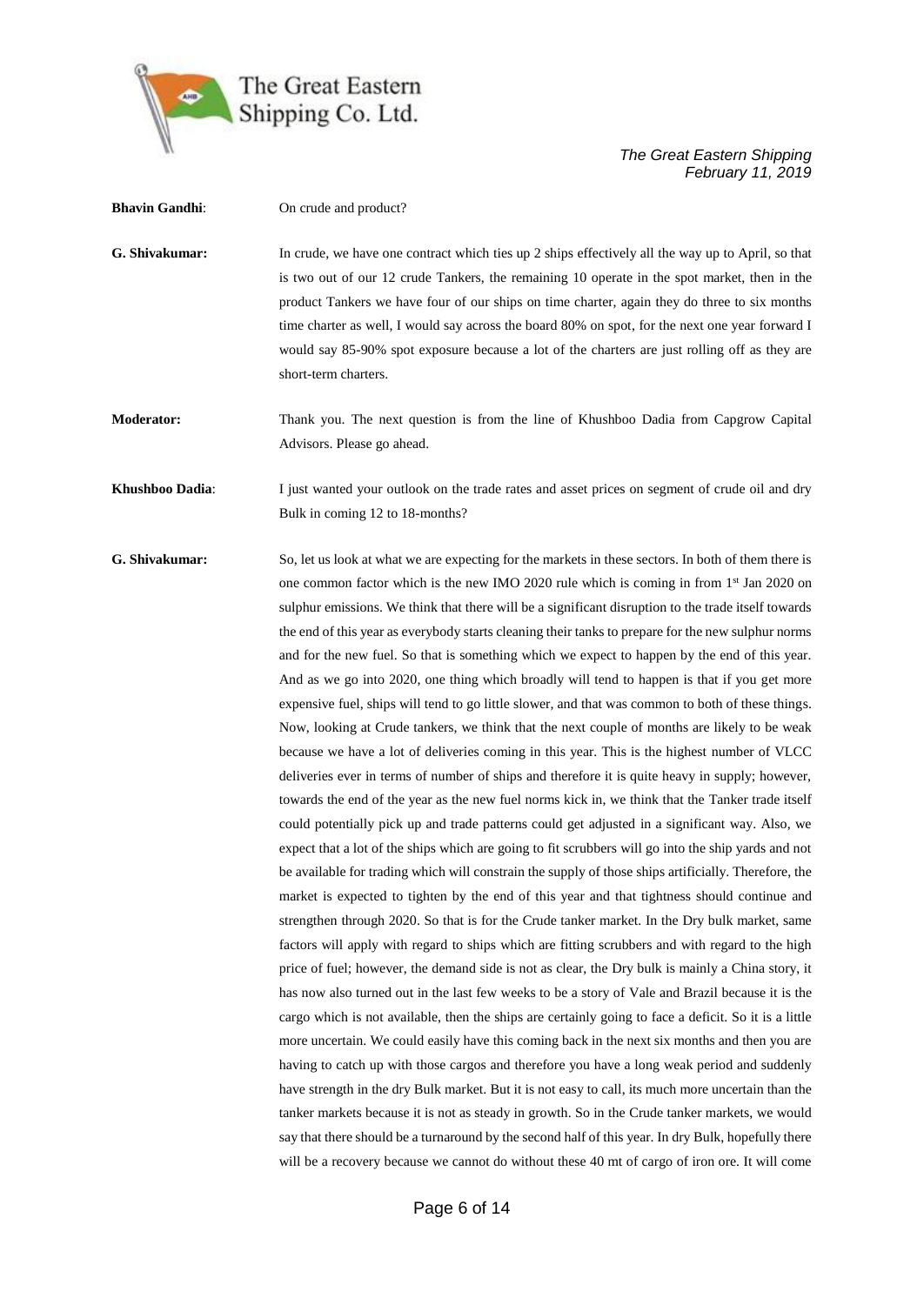

from somewhere, maybe it will come from Australia for now but at some point we hope that Vale will come back and provide those cargos into the market.

**Khushboo Dadia:** My last question is can I get to know the current debt position for short-term maturity?

**G. Shivakumar:** Short-term maturities I would say between now and March 2020. For Great Eastern Shipping itself we would be about Rs.1,000 crores. And on a consolidated basis, add on another Rs.350 crores.

**Moderator:** Thank you. The next question is from the line of Ranjit Kothari from Vibrant Securities. Please go ahead.

**Ranjit Kothari:** My first question is that the Crude tanker price which had picked up from the last quarter you said has again come down because of supply side pressure. In the Bulk the fiasco has happened in Brazil. Is it correct?

**G. Shivakumar:** Yes, in Crude, it is not so much in the supply pressure, it is just that there was a temporary spike due to some stock building and importing into China and now it is normalized. So it has gone back to where it was in August, September.

**Ranjit Kothari:** But that level itself by historical standard is on the lower end?

**G. Shivakumar:** That is correct, yes.

**Ranjit Kothari:** So do you think what does it trigger which can cause it to come at more attractive levels?

**G. Shivakumar:** Yes, the big trigger actually is IMO 2020 which will trigger changes in trade pattern, refining pattern and therefore we think will increase ton mile demand significantly for crude tankers and product tankers and that is something which will happen by Q4 of this year.

**Ranjit Kothari:** As far as our company is concerned, how are we trying to comply with this – is it by installing scrubbers or is it by using the low sulphur oil or how are we trying to position ourselves?

**G. Shivakumar:** We are doing different things for different ships. We have contracted to install scrubbers on seven of our ships where the numbers justified installing scrubbers. On the other ships, we will use the compliant fuel which is a low sulphur fuel.

**Ranjit Kothari:** I was reading a few reports saying that there could be a shortage of the requisite fuel by the industry. Can you throw some light on that?

**G. Shivakumar:** It is tough to know that. We are already seeing some compliant fuels being offered into the market for testing by some of the big oil companies, but your guess is as good as mine. It is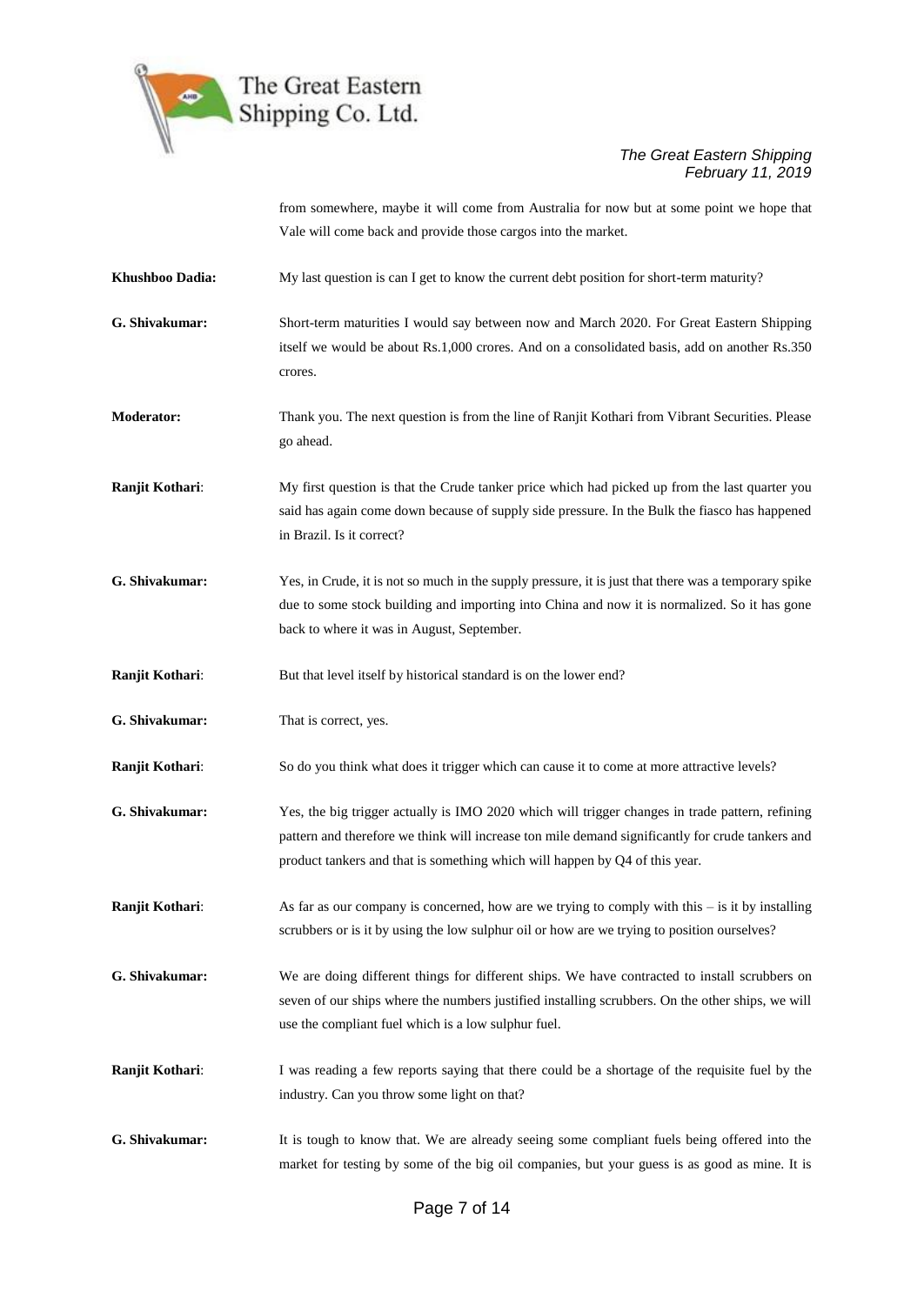

tough to know what the refining industry is doing in this and we are doing a lot of research in it but we have not yet got a clear picture. We need to find a way to substitute or replace about 2- 2.5 million barrels per day of high sulphur fuel oil. We do not know what the refiners are doing and how they are going to deal with it, or whether they have already prepared to replace that. On the other hand, there is a lot of refining capacity which is coming in this year, little over 2 mbpd of new refining capacity is coming in this year, and that will help somewhat to produce more middle distillate. Basically you need middle distillates to substitute for this which is like diesel, it is called marine gas oil. You can also have low sulphur fuel oil which is a blend. So, overall, we don't really know how the refining industry is dealing with it..

**Ranjit Kothari:** So, in this light is it possible that the deadline for compliance gets pushed back or is such a scenario plausible?

**G. Shivakumar:** It is unlikely. Everybody is making preparations, and this has been discussed a couple of times at IMO and there have been some push back saying that it is not going to be changed. So, we do not think it is likely to happen.

**Moderator:** Thank you. The next question is from the line of Chaitanya Shah from Aditya Corp. Please go ahead.

**Chaitanya Shah**: Sir, my primary question is regarding the crude ship market. If we see since the last five to six years return on equity and return on capital employed in this business have generally been poor. So why is it that there is a huge orderbook like you just mentioned we have the largest fleet of the VLCC coming in, I just want to understand what is the motivation behind having such a huge order book when the returns are so poor?

**G. Shivakumar:** That is because there is always a new story which is used for marketing. The story which is being used for marketing to get these orders is that IMO 2020 is coming and that there will be huge demand for ships especially eco ships with scrubbers. So in 2012 when there were no orders, the story then was that they are making super ecoships and therefore you should go and order new ships which will be more competitive than every other old ship. So, there is always a new story and there is always people looking to put money unfortunately. So people are not looking at the past returns necessarily, they are saying that okay, I will build a ship which will be better than every other ship which is existing today and therefore it will make superior returns. Unfortunately, that is the truth of our industry. So we have not had the cycle play itself out. Normally the cycle would play itself out where you have a boom, you have over ordering, you have a bust, you have under ordering and then you get a boom again. This time we have had the over ordering but not the under ordering because lot of cheap money has been available. So, that is the reason for having a high order book.

**Chaitanya Shah**: Do you see the situation changing in the near future because the money is still there right as far as I understand?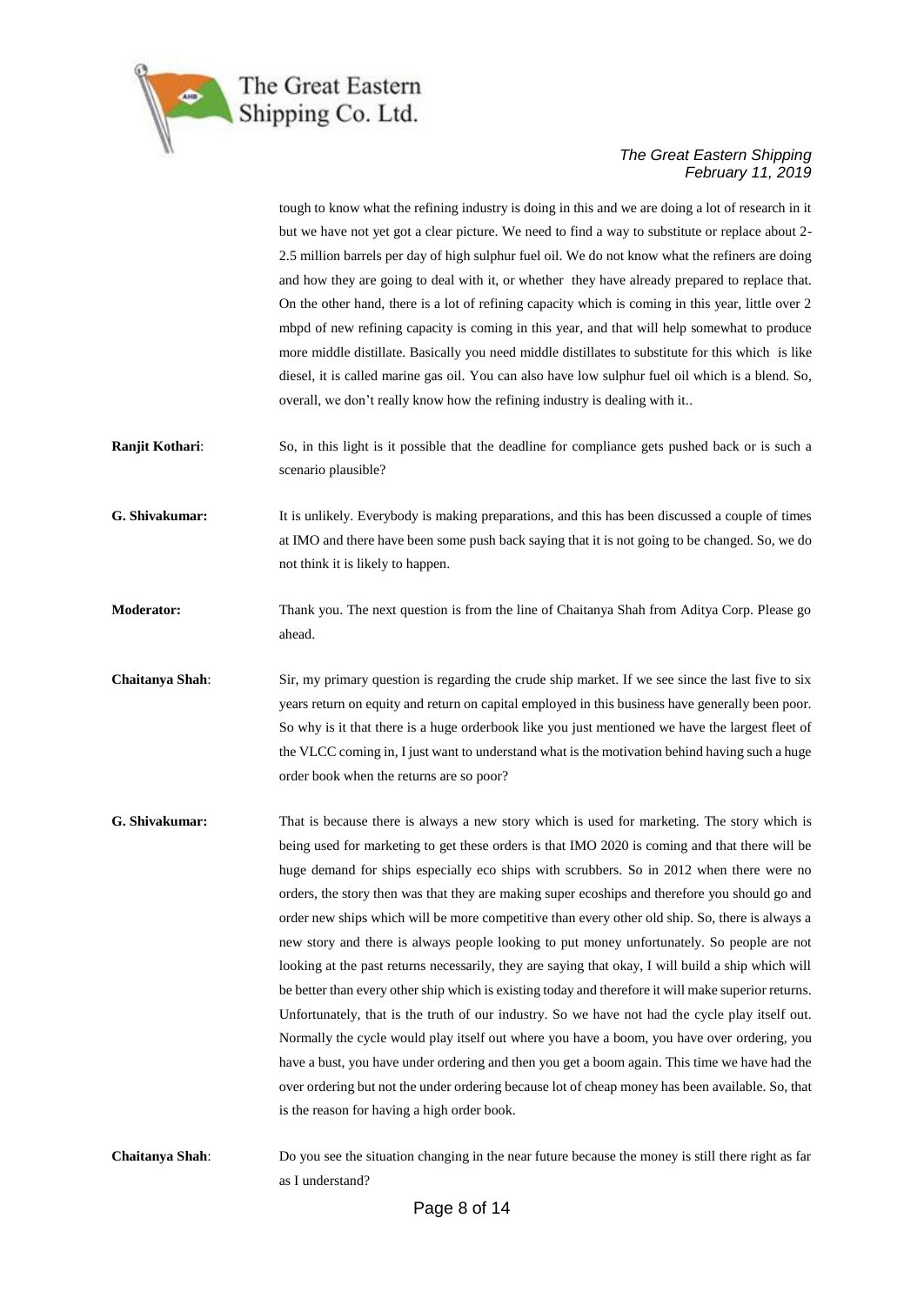

# **G. Shivakumar:** Money has become more expensive. The critical thing is the availability of equity money really and we saw it in 2011-12 when private equity money came into shipping. Now, there is no new private equity money coming. There are public markets providing money. But they are not providing money at good valuations because they are not believing in the story. So the amount of money coming in has reduced significantly. There will always be a new provider, for instance, you had Chinese leasing companies coming in to fund ships, or Chinese EXIM bank funding orders in the Chinese shipyards. Yes, money will continue to be available. The hope that we have is that shipyard capacity will not be very high and will get reduced over a period of time because ship yard even with these order books are not really making money and slowly but surely ship yard capacity is reducing which reduces the threat of more and more ships coming into the fleet. Again, with regard to money, if next year pans out as we would expect as a strong year, then again you could well see orders going in again into ship yards. **Chaitanya Shah**: Has scrapping picked up in any meaningful way, something that would be meaningful to reduce the fleet in the industry or just like your view? **G. Shivakumar:** Yes, scrapping picked up significantly in the first half of last year for crude tankers. So you had negative growth for I think the first six or seven months and then it slowed down when the market became strong again people did not scrap ships. So you still got only 0.5% growth in the crude tanker fleet which is quite good and maybe that is why you had a little bit of strength in the market towards end of the year. So, scrapping is there, scrapping will be a function of rates and it will be a function of how much its going to cost you to keep the ship running. With the new regulations which are coming in, not just the IMO sulphur emission norm, but the ballast water treatment system. That is a dead investment because at least in a scrubber you get money back, but the ballast water treatment system is just the cost of continuing to operate and for VLCC that could be \$1.5-2 million. That is something that people are unlikely to want to spend and that could result in scrapping. And maybe with all these VLCCs coming in this year, maybe we will see a significant amount of scrapping happening at least in the crude tanker space, and that is really the most sensitive to market movements. The other area you can have scrapping in a big way is in Dry Bulk if you have the current markets continuing, you could have scrapping in a big way. **Moderator:** Thank you. The next question is from the line of Dhruv Jain from Ambit Capital. Please go ahead. **Dhruv Jain**: Sir, I had a question with respect to fuel cost. So we saw that the fuel cost increased significantly in the quarter. Are we not able to pass this or how it is working? **G. Shivakumar:** Fuel cost is yes, it has increased because the price of crude oil you would have seen increased. Whether you pass it on or not, the cost will show in your books. If you pass it on, it will show in your revenue, so you will have Rs.30 crores additional cost and you will have Rs.30 crores additional revenue.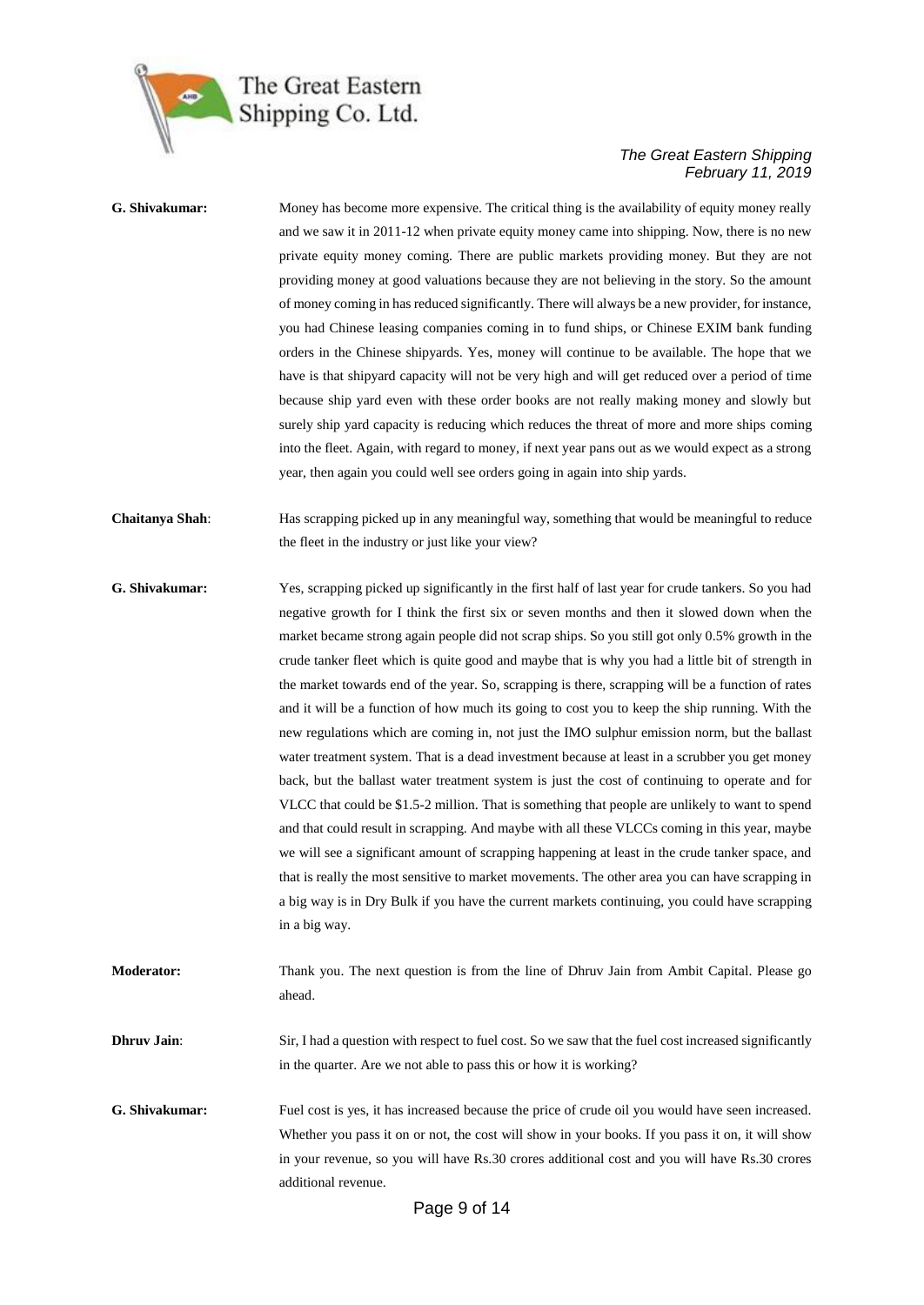

| <b>Dhruv Jain:</b>     | So in the offshore business, with respect to borrowing cost, we see that there has been a<br>significant uptick in borrowing cost from last year. What is the reason for that?                                                                                                                                                                                                                                                                                                                                                                                                                                                                                                                                                                                                                                                                                                            |
|------------------------|-------------------------------------------------------------------------------------------------------------------------------------------------------------------------------------------------------------------------------------------------------------------------------------------------------------------------------------------------------------------------------------------------------------------------------------------------------------------------------------------------------------------------------------------------------------------------------------------------------------------------------------------------------------------------------------------------------------------------------------------------------------------------------------------------------------------------------------------------------------------------------------------|
| G. Shivakumar:         | According to the accounting standards, we borrow in dollars and our average spread is maybe<br>2% over LIBOR, the dollar borrowing cost is a little under 5% in dollars. So let us say that your<br>rupee cost of borrowing and in that case it is notional because they do not do rupee borrowing,<br>let us say it is 10% and your dollar cost of borrowing is 5%. The first 5% depreciation which is<br>the difference between rupee cost of borrowing and dollar cost of borrowing is to be debited to<br>interest cost and that is why the interest cost has gone up because you had a depreciation of the<br>rupee versus the dollar in the six months of this year, you had in excess of 5% depreciation,<br>right. So, that is why you have a much higher interest cost.                                                                                                          |
| <b>Dhruv Jain:</b>     | We saw the revenue days declined by around 5% in this quarter YoY. Any reason for that sir?                                                                                                                                                                                                                                                                                                                                                                                                                                                                                                                                                                                                                                                                                                                                                                                               |
| G. Shivakumar:         | We sold a couple of ships, but it could be just on account of incomplete voyages, voyages coming<br>in and going out. So it is not really a significant thing. There is no major reason for this change.<br>It is just a timing difference.                                                                                                                                                                                                                                                                                                                                                                                                                                                                                                                                                                                                                                               |
| <b>Moderator:</b>      | Thank you. The next question is from the line of Chaitanya Shah from Aditya Corp. Please go<br>ahead.                                                                                                                                                                                                                                                                                                                                                                                                                                                                                                                                                                                                                                                                                                                                                                                     |
| <b>Chaitanya Shah:</b> | Sir, this might be a little out of context, but I just want to understand does the stronger Yen affect<br>the shipping and our industry in a significant way?                                                                                                                                                                                                                                                                                                                                                                                                                                                                                                                                                                                                                                                                                                                             |
| G. Shivakumar:         | Little bit because if we have a stronger Yen, the ships from the Japanese companies do not tend<br>to come, it affects the second hand ships. So when the yen is strong, then they are not as keen to<br>sell because the ships will be priced in dollars and they will not get as many Yen. The ship<br>building cost maybe a little bit but not a huge impact really.                                                                                                                                                                                                                                                                                                                                                                                                                                                                                                                   |
| Chaitanya Shah:        | Sir, are we finished with all the impairment charges that we have to take on the offshore side or<br>do you expect any more impairments to come in?                                                                                                                                                                                                                                                                                                                                                                                                                                                                                                                                                                                                                                                                                                                                       |
| G. Shivakumar:         | No, I cannot say we are finished on impairment charges. You may notice that I mentioned our<br>NAV at 420-445 while our book value is about Rs.460 a share which means that there is a loss<br>hiding somewherewhen I say hiding, I am not saying we are hiding it but it is there in the<br>books and therefore the market value is lower than the book value of the assets. Now, the<br>impairment calculation or testing is done based not just on market value but on projected future<br>cash flows and sometimes those assumptions change based on what has happened to markets<br>and rates. Again, you could have a change in the asset value, the rig which is valued at say \$80<br>million today may suddenly be valued at \$50 million, then you could potentially have an<br>impairment. So I cannot answer that question because I do not know the answer to that question. |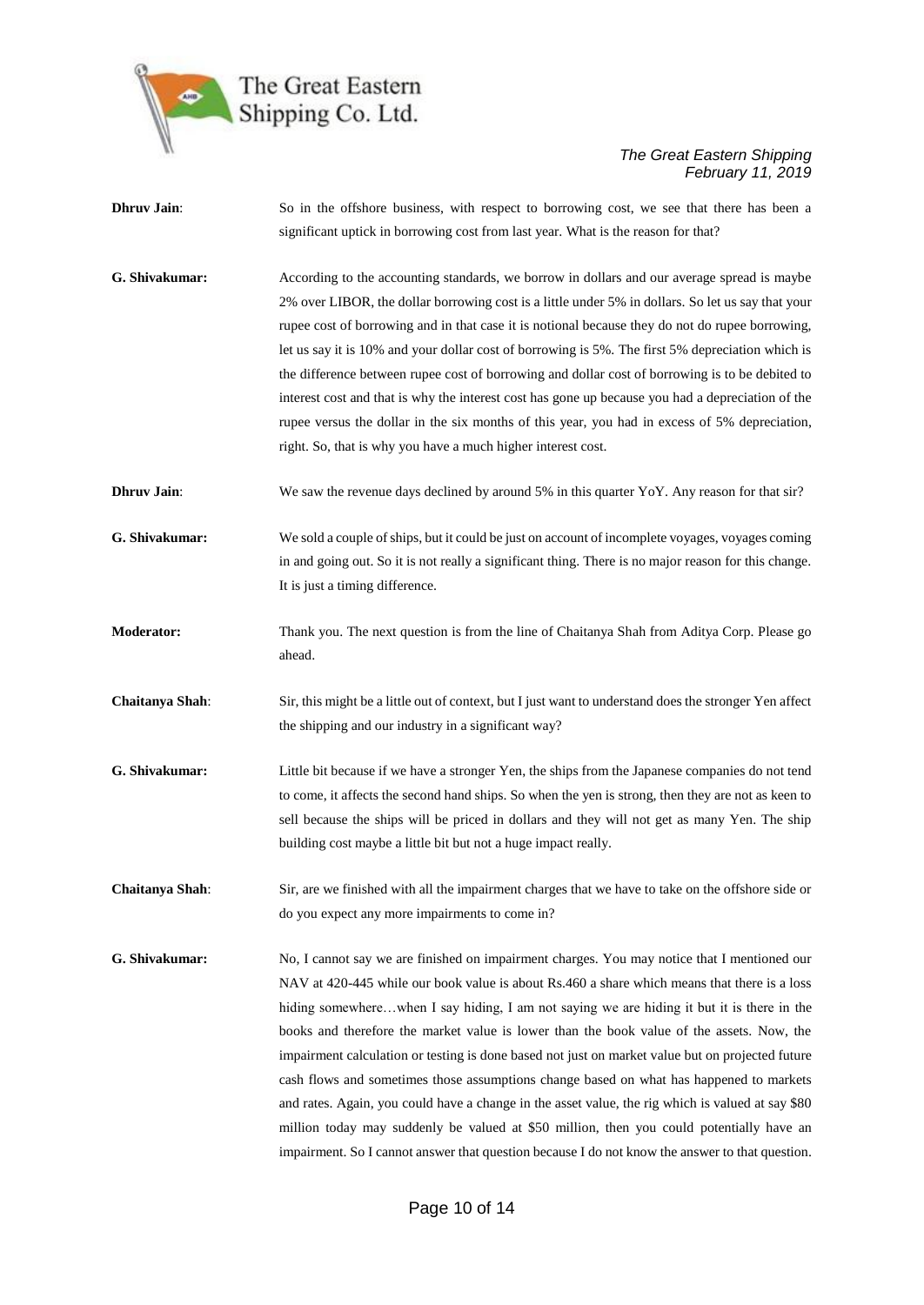

But certainly, some of the offshore assets are on the books at a value which is higher than the current market value.

**Chaitanya Shah**: Sir, by when do you expect us to have better clarity in terms of the application of IMO norms and what the refineries are doing, the event is a year away, just want to get timeline from you?

**G. Shivakumar:** As far as we are concerned, this is going to happen. So that bit on the application of IMO norms we are fairly clear on. It looks like it is going to happen on schedule. Now, with regard to the refineries, we are looking for information every day. Hopefully at some point we will get some more clarity. But it is really tough to get that information because it is so widely dispersed. There is no one super organization which is going to give you this information like a regulator who is going to say all this is available. So we are just looking at different sources of information and trying to piece together the puzzle. So, we hope to have an idea within the next six months but all we are going to do is prepare for the changeover. We have to prepare for the changeover on the ships that we are not installing scrubbers on. We have to prepare for the changeover to the new fuel. On the ships that we are fitting scrubbers on, we will fit those scrubbers on them and see and then there is nothing much else to be done. We will continue to use the same fuel. So there is nothing really which is pending a decision where we need information for making a particular decision.

**Chaitanya Shah**: Do you have a sense in terms of where is the industry in terms of preparation for this norms to come in, what are your peers doing globally?

**G. Shivakumar:** Lot of listed companies are fitting scrubbers including much smaller ships which we could not justify, A couple of listed companies have said they do not believe in scrubbers. So there are different views between different market participants. But the most important thing is that 90% of the fleet will have to change over to low sulphur fuel oil. That is going to be a massive change because you have to clean out your tanks and prepare for the new fuel to come. You cannot have the residue of the high sulphur fuel oil sitting in your tanks because then you will not be compliant, if you mix your new fuel with that. So that is going to be a massive change in the last few months of 2019. We are preparing for it, we do not know about others but everybody will be preparing for it and there will be a significant amount of turmoil in the market at that time.

**Chaitanya Shah**: Are you optimistic about this projection coming in, how do you feel about it?

**G. Shivakumar:** We think net-net it should have a positive impact on the tanker markets. We think the trade patterns will be changed. We think that there may be more transportation of not just crude oil but also refined products and therefore it should be overall positive. I mentioned a market turmoil. Most disruptions which take away ships from the market are beneficial for freight rates, because you are just reducing the supply of ships, right. So we think overall it should be positive for the market. Operationally it is a big challenge because you have to figure out how to do the fuel changeover and how to do the tank cleaning. As there are 30,000 ships, of which 90% will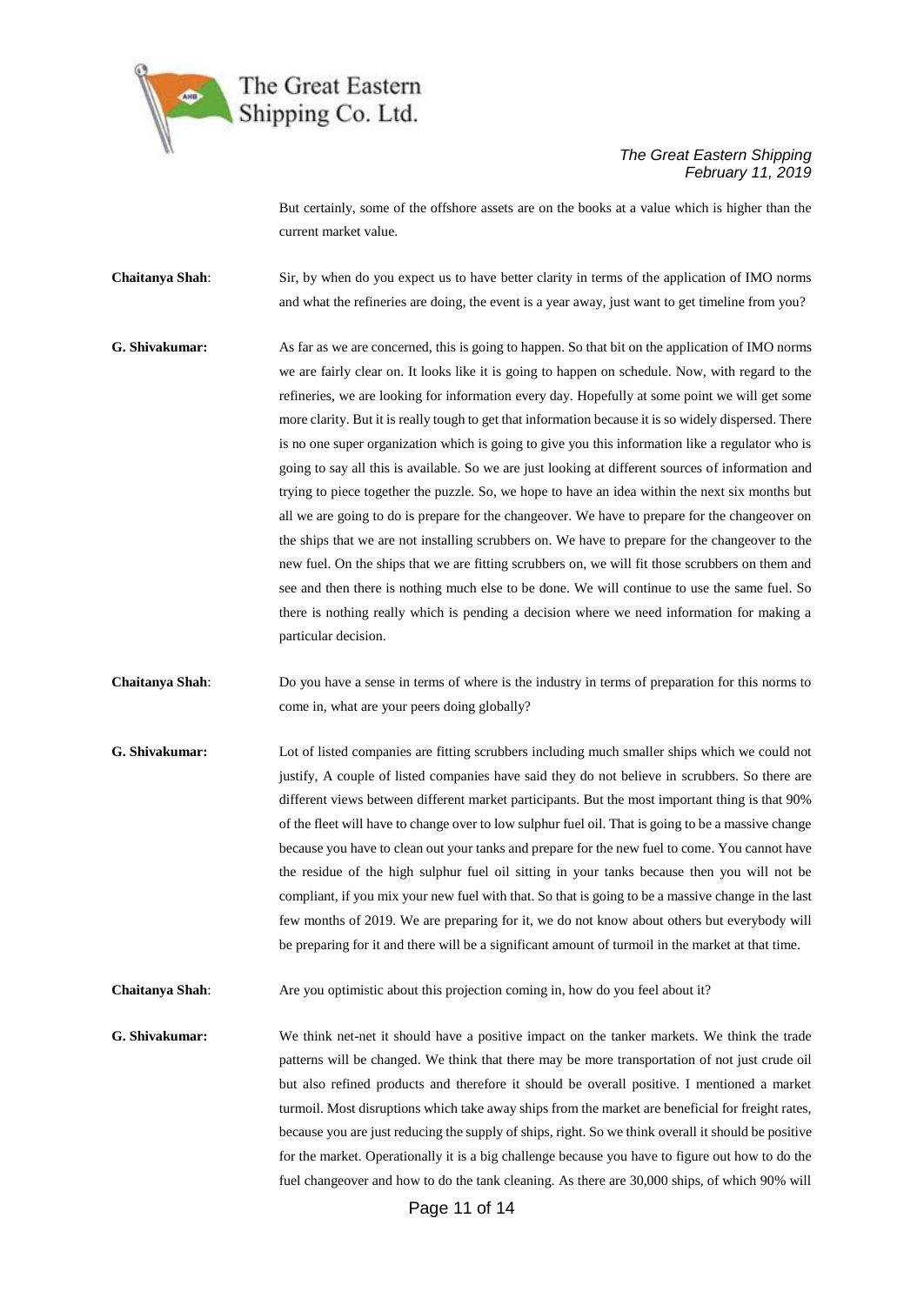

have to do this by end of this year. So operationally, it is a big challenge, but we think in terms of how it can affect the market it can have a very positive impact on the market which could go all the way through 2020.

**Chaitanya Shah**: What is the kind of noise that you are getting from China right now? What is your outlook in terms of the market that China is presenting right now for the next three or four years, if you could just give me your view?

- **G. Shivakumar:** We do not have any special insight into China but one thing I will say is that we keep talking about China as the big factor and it is a very big factor. So last year the estimates are that the Dry Bulk trade grew by about 110-120 mt, that is 2018 over 2017. Of that, only about 20 mt was actually incremental trade into China. There are other trades which are also providing some boost to the Dry Bulk market. But finally it will come down to China because that is where you see the huge volumes of Dry Bulk goods transportation.
- **Moderator:** Thank you. The next question is from the line of Himanshu Upadhayay from DHFL Pramerica. Please go ahead.
- **Himanshu Upadhayay:** Can you throw some light on the offshore side of the business and how are you looking at it? Also, what are the expectations for 2019 – do you expect CAPEX to grow from here or the net value of capacity utilization on both offshore vessels and the boats? You are saying that you have taken three years contracts on the offshore boat incrementally. Any views how you are playing in the market based on the conditions which are prevalent in the market, some insight on that?
- **G. Shivakumar:** Just one thing I like to correct you, we got five-year contracts for four of our PSVs. We got a three-year contract for one of our rigs. Those are the contracts that we have got. Coming to where the market is likely to go, we are at least likely to see a positive CAPEX number for this year, that is according to some of the reports that we see, offshore CAPEX being positive. Last year I think CAPEX was positive, but it was mainly onshore. So, you will have utilization improvements happening which should take utilization, still utilization is below 60%, hopefully take utilization up to at least 65%. . Now whether this results in pricing power we have to see it. We have seen some pricing power coming in the vessels business in India. We saw a significant increase in rates in the last tender. So 70-80% increase in rates from the last time but not in the rigs. Unfortunately, all of these are micro markets and these are tender-based businesses. So whatever is L1 will get the contract. So while we expect that market should tighten, meaning that the slackness should reduce a little bit at least from 60% utilization to maybe 65%, we do not think there is a huge amount of pricing power which is really coming in. So our approach is really to take the contracts which are available and keep the vessels and the rigs operating so that whenever the recovery comes, because we have pricing happening every year. Next year we have one rig coming off contract, we will have an opportunity to price in the middle of this year. There will be a tender at some point. But the year after that we have two rigs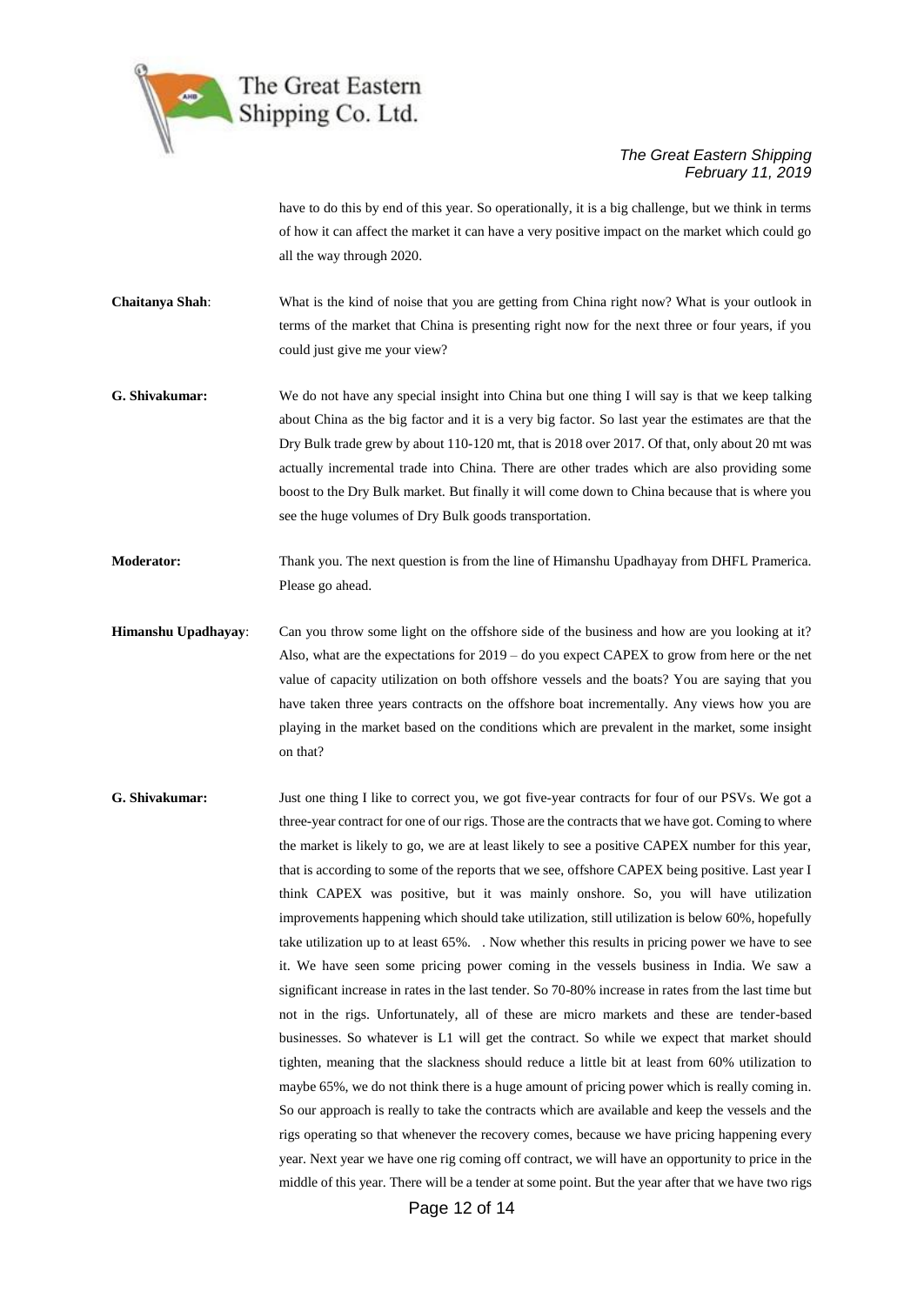

coming up. We will have an opportunity to price next year. So if the market improves, we will take that improved pricing. So the focus is keep the asset employed and then whenever the market recovers and pricing improves, we will get that pricing in our tenders.

**Himanshu Upadhayay:** The rates on the offshore boats, are they flattish or they are still muted?

**G. Shivakumar:** They went up by 70-80% from the last done. Though that was for 9-10-months contract, and this is for a five year contract, but it is a significant improvement in rates.

**Himanshu Upadhayay**: So, can we say that based on what fleet, what we have deployed, further deterioration on the offshore is unlikely, based on what the rates we are getting now or we can project a straight line from here on?

**G. Shivakumar:** . I think we have passed the bottom of the market. I think the pricing which happened last year was really rock bottom for the vessels and it had to go up from there which it did. Now whether this sustains or not, is a different matter but at least we have passed them, I do not think we will see the pricing of early last year again.

**Himanshu Upadhayay**: Your CAPEX plans or interest in assets on the shipping side, how are you looking at the market or incremental capital deployment what is your thought process there?

**G. Shivakumar:** We are close to fully invested. We still have a little bit of CAPEX capacity, and we look at whatever is cheap . Whatever asset we find at a good price, we will look at it but having said that we are very close to being fully invested now. So we are not likely to do a huge amount of CAPEX from here on.

**Moderator:** Thank you. The next question is from the line of Ranjit Kothari from Vibrant Securities. Please go ahead.

**Ranjit Kothari:** I have two questions: One is on the offshore business, you said that the vessel rates have increased significantly. Could you throw some light on the rigs side what is likely to happen?

**G. Shivakumar:** On the rig side, the pricing has been at very similar levels to what was done in late 2017 which was quite disappointing. We thought there would be an improvement, but unfortunately there was no improvement. That is what has happened on the rig side.

**Ranjit Kothari:** Second question was on the crude tanker. You said that the two aspects in that particular segment which can help in recovery – one is with the IMO, the supply side, we see some disruption, and on the demand side, the trade routes and patterns might change. So if possible can you just throw some light on the trade pattern side exactly what are the key drivers which will lead to the state pattern shift – is it US shale production which will be exported or is it the production of the low